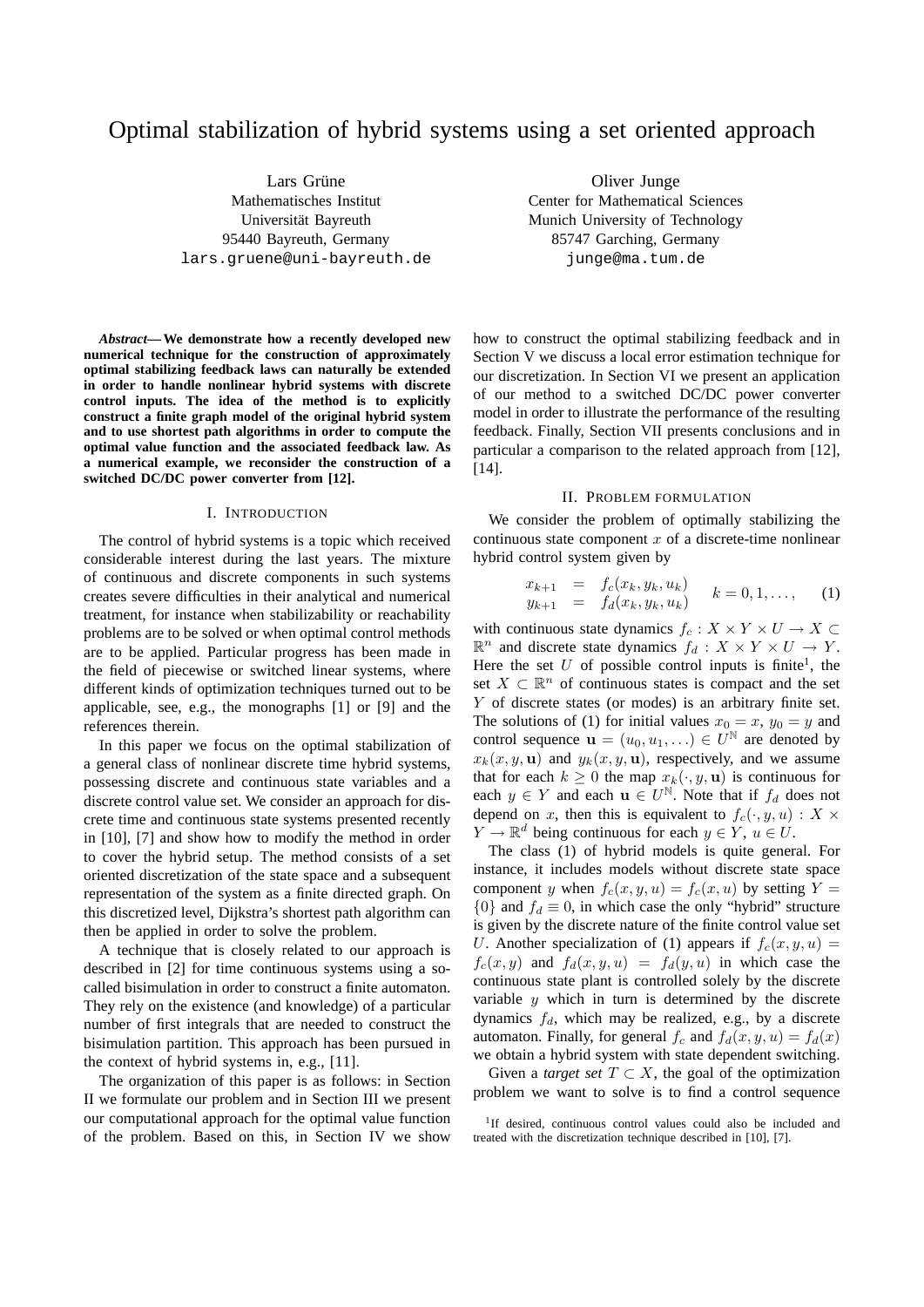$u_k, k = 0, 1, 2, \ldots$ , such that  $x_k \to T$  as  $k \to \infty$ , while minimizing the accumulated continuous instantaneous cost  $g: X \times Y \times U \to [0, \infty)$  with  $g(x, y, u) > 0$  for all  $x \notin T$ , all  $y \in Y$  and all  $u \in U$ .

We assume that  $(1)$  is locally asymptotically controllable to T, i.e., there exists a  $\mathcal{KL}$ –function<sup>2</sup>  $\beta$  and a neighborhood  $\mathcal{N}(T) \subset X$  of T, such that for each  $x \in \mathcal{N}(T)$  there exists a control sequence  $\mathbf{u} \in U^{\mathbb{N}}$  with

$$
d(x_k(x, y, \mathbf{u}), T) \le \beta(\|x\|, k) \quad \text{ for all } y \in Y.
$$

By  $\mathcal{U}(x, y) = {\mathbf{u} \in U^{\mathbb{N}} : x_k(x, y, \mathbf{u}) \to T}$  we denote the set of asymptotically controlling sequences for  $(x, y) \in$  $X \times Y$  and by  $S = \{(x, y) \in X \times Y : \mathcal{U}(x, y) \neq \emptyset\}$ the *stabilizable subset*. The *accumulated cost* along a controlled trajectory is given by

$$
J(x, y, \mathbf{u}) = \sum_{k=0}^{\infty} g(x_k(x, y, \mathbf{u}), y_k(x, y, \mathbf{u}), u_k) \in [0, \infty]
$$

and we assume that  $q$  is chosen such that this sum is finite for each  $(x, y) \in S$  and each  $\mathbf{u} \in \mathcal{U}(x, y)$  for which

$$
d(x_{k_0+k}(x,y,\mathbf{u}),T) \leq \beta(\|x_{k_0}(x,y,\mathbf{u})\|,k)
$$

holds for some  $k_0 \in \mathbb{N}$  and all  $k \in \mathbb{N}$  (suitable conditions on g can be formulated in terms of  $\beta$ , see [8] or [5, Section 7.2] for details).

Our goal is to construct an approximate *optimal feedback*  $u : S \to U$  such a suitable approximate asymptotic stability property for the resulting closed loop system holds. The construction will be based on an approximation of the *(optimal)* value function  $V : S \to [0, \infty]$ ,

$$
V(x,y)=\inf_{\mathbf{u}\in \mathcal{U}(\mathbf{x},\mathbf{y})}J(x,y,\mathbf{u})
$$

which will act as a Lyapunov function. For an appropriate choice of q this function is continuous in  $x$  at least in a neighborhood of  $T$  [8].

In order to simplify the notation we write  $z = (x, y)$ ,  $Z = X \times Y$  and denote the dynamics (1) briefly by

$$
z_{k+1} = f(z_k, u_k). \tag{2}
$$

### III. COMPUTATIONAL APPROACH

In this section we discuss a set oriented numerical method for the computation of V which was developed in [10]. The method relies on the observation that one may formulate the above discrete-time optimal control problem equivalently as the problem of finding a *shortest path* within a directed weighted graph: Consider the graph  $G = (Z, E)$ , where the set E of edges of G is given by

$$
E = \{(z_1, z_2) \in Z \times Z \mid \exists u \in U : z_2 = f(z_1, u)\},\
$$

and for every edge  $e = (z, f(z, u)) \in E$  the weight  $w(e) \in E$  $[0,\infty)$  is given by  $w(e) = \min_{u \in U} q(z, u)$ . A *path* in G is

<sup>2</sup>As usual, a function  $\gamma : [0, \infty) \to [0, \infty)$  is of class K if it is continuous, zero at zero and strictly increasing. A function  $\beta$  :  $[0, \infty) \times$  $[0,\infty) \to [0,\infty)$  is of class KL if it is continuous, of class K in the first variable and strictly decreasing to 0 in the second variable.

a sequence  $p = (e_k)_{k \in \mathbb{N}} \in E^{\mathbb{N}}$  of edges of G. The *length*  $w(p)$  of a path  $p = (e_k)_{k \in \mathbb{N}}$  is defined to be

$$
w(p) = \sum_{k=0}^{\infty} w(e_k) \in [0, \infty].
$$

Every path in G uniquely corresponds to a (controlled) trajectory of (2). By construction, for a given path, the cost  $J(z, \mathbf{u})$  of the associated trajectory equals the length of this path. Thus, when asking for the infimum of  $J(z_1, \mathbf{u})$  over all control sequences u, we can equivalently ask for the infimum of  $w(p)$  over all paths p in G that start in  $z_1$  (i.e. such that if  $p = (e_k)_{k \in \mathbb{N}}$ ,  $e_0$  is of the form  $e_0 = (z_1, z_2)$ for some  $z_2 \in Z$ ).

We are now going to construct a finite graph  $G_{\mathcal{P}} =$  $(\mathcal{P}, E_{\mathcal{P}})$  — which should be viewed as an approximation to the graph  $G$  — in order to compute an approximation to V. The idea is that on  $G_{\mathcal{P}}$  we can apply standard algorithms for computing paths of shortest length. A typical algorithm of this type is *Dijkstra's algorithm* [4].

The finite approximation to  $G$  is constructed as follows: Let  $Q$  be a *partition* of the continuous state set  $X$ , that is a finite collection of compact subsets  $Q_i \subset X$ ,  $i = 1, \ldots, r$ , with  $\bigcup_{i=1}^{r} Q_i = X$ , and  $m(Q_i \cap Q_j) = 0$  for  $i \neq j$  (where  $m$  denotes Lebesgue measure). Then the sets

$$
\mathcal{P} := \{Q_i \times \{y\} \mid Q_i \in \mathcal{Q}, y \in Y\} \tag{3}
$$

form a partition of the product state space  $Z = X \times Y$ . Define the graph

$$
G_{\mathcal{P}} = (\mathcal{P}, E_{\mathcal{P}}),
$$
  
\n
$$
E_{\mathcal{P}} = \{(P_i, P_j) \in \mathcal{P} \times \mathcal{P} \mid f(P_i, U) \cap P_j \neq \emptyset\}, (5)
$$

where the edge  $e = (P_i, P_j)$  carries the weight

$$
w(e) = \min_{z \in P_i, u \in U} \{ g(z, u) \mid f(z, u) \in P_j \}.
$$
 (6)

We use  $G_{\mathcal{P}}$  to find an approximation to the optimal value function V. For any  $z \in Z$  there is a least one subset  $P \in \mathcal{P}$  containing z. The approximation for  $V(z)$  will be the length  $w(p) = \sum_{k=0}^{l} w(e_k)$  of a *shortest path*  $p =$  $(e_0, \ldots, e_\ell), e_k \in E_{\mathcal{P}}$ , from a node P with  $x \in P$  to a node  $P' \in \mathcal{P}$  that has nonempty intersection with T, i.e. we approximate  $V(x)$  by

$$
V_{\mathcal{P}}(z) = \min \{ w(p) \mid p \text{ is a path from a set } P, z \in P, \text{ to a set } P' \text{ with } (T \times Y) \cap P' \neq \emptyset \}.
$$

# *Convergence*

Let  $(\mathcal{P}(l))_l$  be a nested sequence of partitions of Z (i.e. for every l, each element of  $\mathcal{P}(l + 1)$  is contained in an element of  $\mathcal{P}(l)$ ). It is easy to see that  $V_{\mathcal{P}}(z) \leq V(z)$  for any partition  $P$  of Z and all  $z \in Z$ . In fact, it can be shown that for  $z \in S$ ,  $V_{\mathcal{P}(l)}$  converges to V as  $l \to \infty$ ; the corresponding proof for purely continuous state models in [10], [7] is easily extended to our hybrid setting.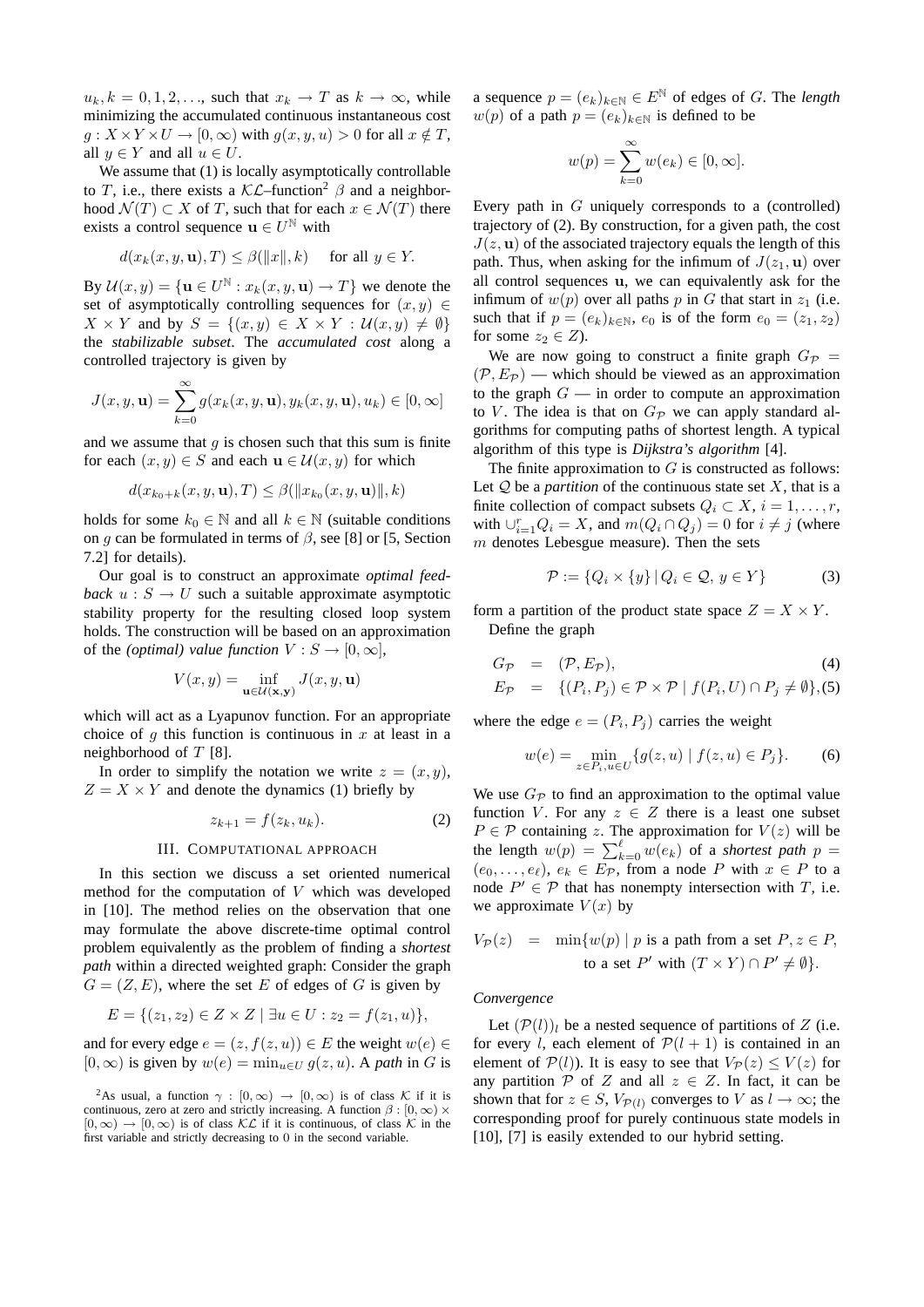# *Implementation*

The computation of  $V_P$  breaks down into three steps:

- 1) Construction of a suitable partition  $P$ ;
- 2) Construction of  $G_{\mathcal{P}}$ ;
- 3) Computation of  $V_P$  by applying Dijkstra's algorithm to  $G_{\mathcal{P}}$ .

In the numerical realization we always let  $X$  be a box in  $\mathbb{R}^d$  and construct a partition Q of X by dividing X uniformly into smaller boxes from which  $P$  is then derived via (3). We realize this division by repeatedly bisecting the current division (changing the coordinate direction after each bisection). The resulting sequence of partitions can efficiently be stored as a binary tree — see [3] for details.

Once  $P$  has been constructed, we need to compute the set  $E_{\mathcal{P}}$  of edges of  $G_{\mathcal{P}}$ , as well as the weight  $w(e)$  for every edge  $e \in E_{\mathcal{P}}$ . Here we approximate  $E_{\mathcal{P}}$  by

$$
\tilde{E}_{\mathcal{P}} = \{ (P_i, P_j) \mid f(\tilde{P}_i, U) \cap P_j \neq \emptyset \},\
$$

where  $\tilde{P}_i \subset P_i$  is a *finite* set of *test points*. For example, one may choose this set as points on an equidistant grid. Correspondingly the weight  $w(e)$  on  $e = (P_i, P_j)$  is approximated by

$$
\tilde{w}(e) = \min_{z \in \tilde{P}_i, u \in U} \{ g(z, u) \mid f(z, u) \in P_j \}.
$$

Again, we refer to [3] and [10] for details.

# IV. CONSTRUCTING THE FEEDBACK

For the construction of the approximately optimal feedback law we use the classical dynamic programming technique. It follows from standard dynamic programming arguments that the exact optimal value function  $V$  satisfies

$$
V(z) = \min_{u \in U} \{ g(z, u) + V(f(z, u)) \}
$$

and that an optimal feedback law  $u$  is given by the control  $u(z)$  minimizing the right hand side of this equation.

For the construction of our feedback law we will use this fact, replacing V by its approximation  $V_{\mathcal{P}}$ . Thus for each point  $z \in S$  we define

$$
u_{\mathcal{P}}(z) = \operatorname{argmin}_{u \in U} \{ g(z, u) + V_{\mathcal{P}}(f(z, u)) \} \tag{7}
$$

The following theorem shows in which sense this feedback is approximately optimal.

*Theorem 1:* Consider a sequence of partitions  $P(l)$ ,  $l \in$ N and let  $D \subseteq S$  be an open set with the following properties:

- (i)  $T \times Y \subset D$
- (iii) For each  $\varepsilon > 0$  there exists  $l_0(\varepsilon) > 0$  such that the inequality

$$
V(z) - V_{\mathcal{P}(l)}(z) \le \varepsilon
$$

holds for all  $z \in D$  and all  $l > l_0(\varepsilon)$ .

Let  $c > 0$  be the largest value such that the inclusion  $D_c(l) := V_{\mathcal{P}(l)}^{-1}([0, c]) \subset D$  holds for all  $l \in \mathbb{N}$ . (Note that  $c > 0$  if  $\mathcal{P}(1)$  is chosen appropriately.)

Then there exists  $\varepsilon_0 > 0$  and a function  $\delta : \mathbb{R} \to \mathbb{R}$ with  $\lim_{\alpha\to 0} \delta(\alpha) = 0$ , such that for all  $\varepsilon \in (0, \varepsilon_0]$ , all  $l \geq l_0(\varepsilon/2)$ , all  $\eta \in (0,1)$  and all  $z_0 \in D_c(l)$  the trajectory  $z_i$  generated by

$$
z_{i+1} = f(z_i, u_{\mathcal{P}(l)}(z_i))
$$

satisfies

$$
V(z_i) \le V(z_0) - (1 - \eta) \sum_{j=0}^{i-1} g(z_j, u_{\mathcal{P}(l)}(z_j)),
$$

for all i such that  $V(z_i) > \delta(\varepsilon/\eta) + \varepsilon$ .

# V. ERROR ESTIMATION

From a practical point of view, Theorem 1 does not give much information about the structure of the partition  $P$  which is needed in order to achieve a desired level of accuracy of the optimal value function.

Let  $S_0 = \{z \in Z : V(z) < \infty\}$ . For  $z \in S_0$  consider the error function

$$
e(z) = \min_{u \in U} \{ g(z, u) + V_{\mathcal{P}}(f(z, u)) \} - V_{\mathcal{P}}(z).
$$

Note that by definition of  $V_P$  we have  $e(z) > 0$ . Furthermore,

$$
e(z) \le V(z) - V_{\mathcal{P}}(z), \quad z \in S_0.
$$

For  $D_c = V_p^{-1}([0, c])$  define

$$
\delta(\varepsilon) := \sup_{z \in C_{\varepsilon}} V(x),
$$

where  $C_{\varepsilon} := \{ z \in D_c | g_0(z) \leq \varepsilon \}$  and  $g_0(z) :=$  $\inf_{u \in \mathcal{U}(z)} g(z, u)$ . Note that  $\delta(\varepsilon) \to 0$  as  $\varepsilon \to 0$  because  $C_{\varepsilon}$  shrinks down to 0 and V is continuous in x around T with  $V(0, u) = 0$ .

*Theorem 2:* Consider a partition  $P$  and a sublevel set  $D_c = V_P^{-1}([0, c])$  for some  $c > 0$ . Assume that the error estimate e satisfies

$$
e(z) \le \max\{\eta g_0(z), \, \varepsilon\} \tag{8}
$$

for all  $z \in D_c$ , some  $\varepsilon > 0$  and some  $\eta \in (0, 1)$ . Then the trajectory  $z_i$  generated by

$$
z_{i+1} = f(z_i, u_{\mathcal{P}}(z_i))
$$
\n(9)

for each  $x_0 \in D_c$  satisfies

$$
V_{\mathcal{P}}(z_i) \le V_{\mathcal{P}}(z_0) - (1 - \eta) \sum_{j=0}^{i-1} g(z_i, u_{\mathcal{P}(l)}(z_i)), \quad (10)
$$

for all i such that  $V_{\mathcal{P}}(z_i) \geq \delta(\varepsilon/\eta) + \varepsilon$ .

If the main purpose of the kind of optimal control problems treated in our setup is the derivation of asymptotically stabilizing feedback laws one might ask to relax the strict "approximate optimality" condition by looking only for a feedback which — although far from optimal still ensures approximate asymptotic stability in a suitable sense. In this case, it may be a good compromise to choose a relatively large  $\eta \in (0, 1)$ . This way we slow down the convergence of the trajectories to the (neighborhood of the) origin, but in turn the problem becomes numerically easier and can be solved on a coarser partition. Such relaxations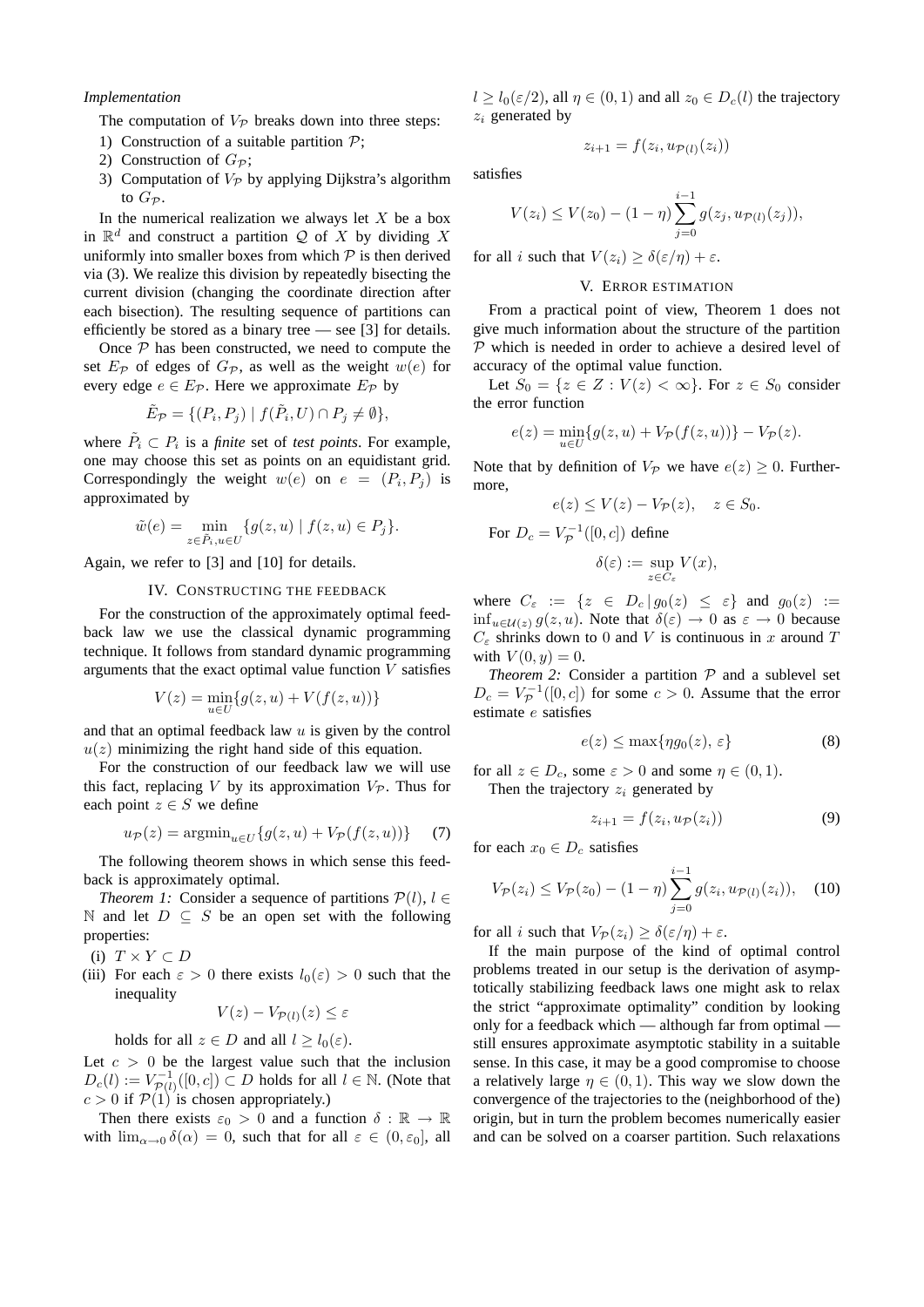of the optimality conditions have recently been used also for other dynamic programming formulations of optimal control problems, see [12], and can considerably reduce the computational cost.

The framework from [13] allows the conclusion of asymptotic stability in our framework, as stated in the following corollary.

*Corollary 1:* Let the assumptions of Theorem 2 be satisfied. Then for any  $\eta \in (0,1)$  the feedback law  $u_{\mathcal{P}}$ renders the  $x_i$ –component of the closed loop system

$$
z_{i+1} = f(z_i, u_{\mathcal{P}}(z_i))
$$

with  $z_i = (x_i, y_i)$  practically asymptotically stable on  $D_c$ , i.e., there exists a  $\mathcal{KL}$ –function  $\beta$  depending on  $g_0$  and  $\eta$ , with the property that for any  $\delta > 0$  there exists  $\varepsilon > 0$ such that

$$
d(x_{i+1},T) \leq \beta(||x_0||,t) + \delta
$$

holds for each  $z_0 = (x_0, y_0) \in D_c$  and all partitions for which the error estimate e satisfies the assumption of Theorem 2 with the given  $\varepsilon$ .

In general one cannot expect robustness of the feedback law even for arbitrarily small perturbations  $f$  of  $f$  if the controller design is based on the discontinuous (Lyapunov) function  $V_{\mathcal{P}}$ . However, using the concept of multivalued games, it is possible to systematically account for additional (bounded) perturbations, see [6].

# VI. NUMERICAL EXAMPLE: A SWITCHED VOLTAGE **CONTROLLER**

In order to demonstrate the effectiveness of our approach we reconsider an example from [12]: A switched power controller for DC to DC conversion. Within the controller, a semiconductor device is switching the polarity of a voltage source in order to keep the load voltage as constant as possible. The mathematical model is given by

$$
\dot{x}_1 = \frac{1}{C} (x_2 - I_{load})
$$
\n
$$
\dot{x}_2 = -\frac{1}{L} x_1 - \frac{R}{L} x_2 + \frac{1}{L} u V_i n \qquad (11)
$$
\n
$$
\dot{x}_3 = V_{ref} - x_1
$$

(cf. Fig. VI), where  $u \in \{-1, 1\}$  is the control input. In the following numerical experiment we use the same parameter values as given in [12]. Note that this is an example of a system where no discrete variable is present (i.e, we can identify  $x$  with  $z$ ) and the hybrid structure is solely represented by the switching control, i.e., by the finiteness of U.

The corresponding discrete time system is given by the time-h-map  $\phi^h$  (h = 0.1 in our case) of (11), with the control input held constant during this sample period. The cost function is

$$
g(x, u) = q_P(\phi_1^h(x) - V_{ref}) + q_D(\phi_2^h(x) - I_{load}) + q_I \phi_3^h(x).
$$

The third component in (11) is only being used in order to penalize a large  $L^1$ -error of the output voltage. We slightly



Fig. 1. A switched DC/DC converter (taken from [12]).



Fig. 2. Simulation of the controlled switched power converter.

simplify the problem (over its original formulation in [12]) by using  $x_3 = 0$  as initial value in each evaluation of the discrete map. Correspondingly, the map reduces to a twodimensional one.

Confining our domain of interest to the rectangle  $X =$  $[0, 1] \times [-1, 1]$ , our target set is given by  $T = \{V_{ref}\} \times$  $[-1, 1]$ . For the construction of the finite graph, we employ a partition of X into  $64 \times 64$  equally sized boxes. We use 4 test points in each box, namely their vertices, in order to construct the edges of the graph.

Using the resulting approximate optimal value function and the associated feedback, we repeated the stabilization experiment from [12], where the load current is changed after every 100 iterations. Figure VI shows the result of this simulation, proving that our controller stabilizes the system as requested.

### VII. CONCLUSION

We have presented a graph theoretic numerical method for the optimal feedback stabilization of hybrid systems. Due to the special kind of set oriented discretization, discrete control value sets and discrete state variable components are easily included in our framework.

Our approach is complementary to the relaxed dynamic programming approach in [12], [14] in the following sense: in [12], [14] an approximation to the optimal value function via classes of highly regular functions (typically certain